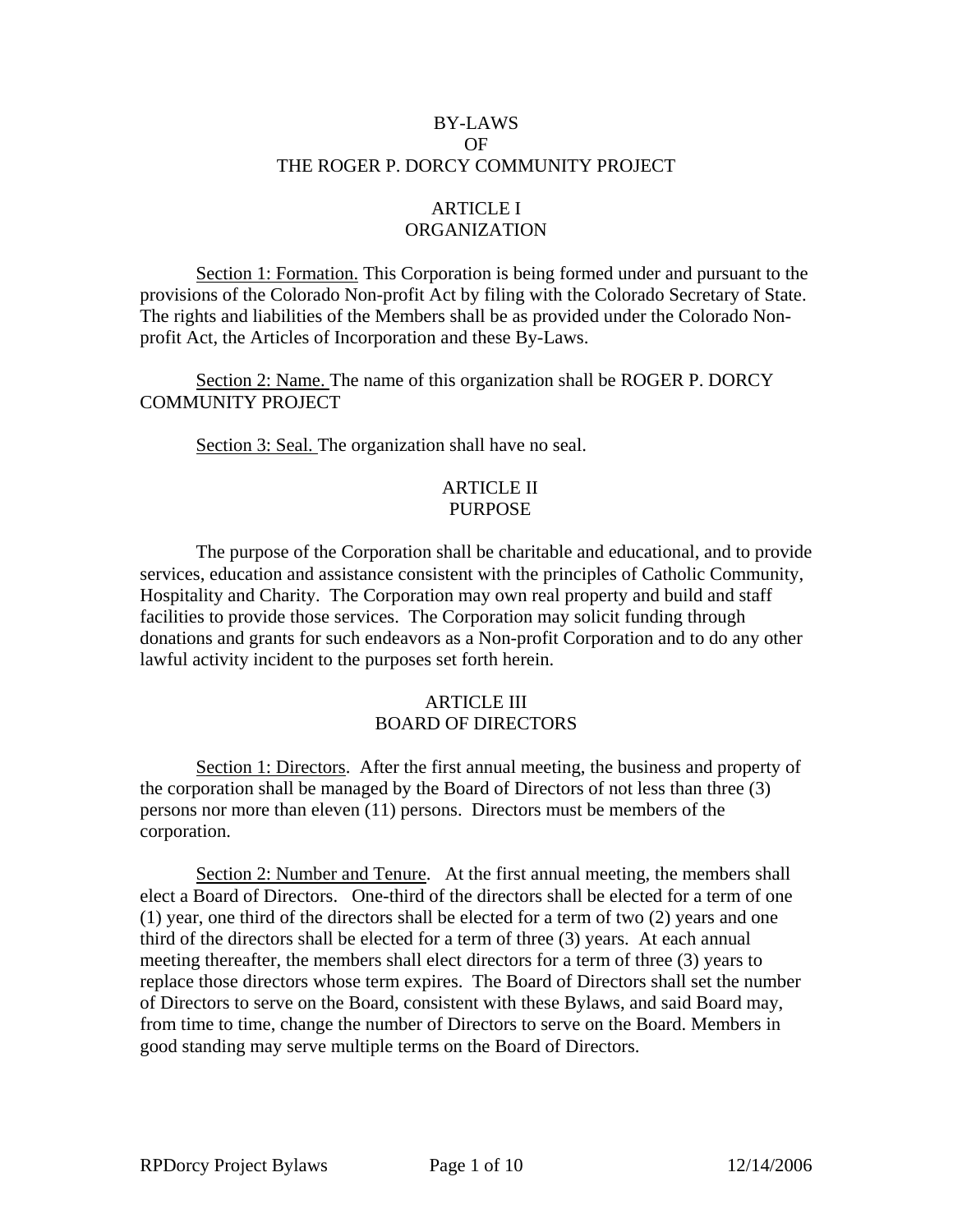Section 3: Vacancies on the Board of Directors. Vacancies can occur as a result of the death, resignation or removal of a Director. Vacancies shall be appointed from a slate of qualified candidates by a majority vote of the remaining Directors of the Board of Directors. The term of the appointment shall be for the balance of the term of the vacated seat. If no quorum exists at an annual meeting when a director is to be elected, a majority of the remaining Directors shall fill the vacancy for the ensuing term. The Board of Directors may allow a vacancy to be unfilled for an indefinite period of time as long as the minimum number of Directors are seated.

 Section 4: Removal of Directors. A director may be removed at the sole discretion of the Board of Directors when sufficient cause exists for such removal. The Board of Directors shall adopt such rules governing removal as such Board deems necessary for the best interests of the Corporation. A director may be represented by counsel at any removal hearing. The Board of Directors shall adopt such rules for such hearings as it may, in its discretion, deem necessary for the best interests of the Corporation.

 Section 5: Quorum. A majority of the Members of the Board of Directors, represented in person, shall constitute a quorum at a meeting of the Board of Directors. If a quorum is present, the affirmative vote of a majority of the Directors present or represented at the meeting shall be the act of the Board of Directors, unless the vote of a greater number is required by law.

 Section 6: Meetings. The meetings of the Board of Directors shall be held at least quarterly and more often upon call of the president or upon the request of at least 3 Directors, at a time and place designated by the President. The Board of Directors may make such rules and regulations covering its meetings as it may, in its discretion, deem necessary. The president of the organization, by virtue of the office, shall be chairperson of the Board of Directors. The secretary of the organization shall serve as secretary for the Board of Directors.

 Section 7: Notice. Notice of all Board of Director meetings shall be delivered to each Director at least 5 days before the meeting. Notice may be verbally, by electronic means or by US mail. Attendance at a meeting constitutes waiver of notice unless attendance is for the sole purpose of protesting the lack of notice.

Section 8: Compensation. No director shall, by reason of the office, be entitled to receive any salary or compensation. However, nothing herein shall be construed to prevent a director from receiving compensation from the Corporation for duties performed other than as a Director.

 Section 9: Initial Board. The initial Directors of this Corporation, who need not be members, shall be as follows:

 (a) Ron Schwartz, 1225 N. Grand Ave., Pueblo, CO 81003 (b) Richard J. Sellers, 8611 Central Ave., P.O. Box 188, Beulah, CO 81023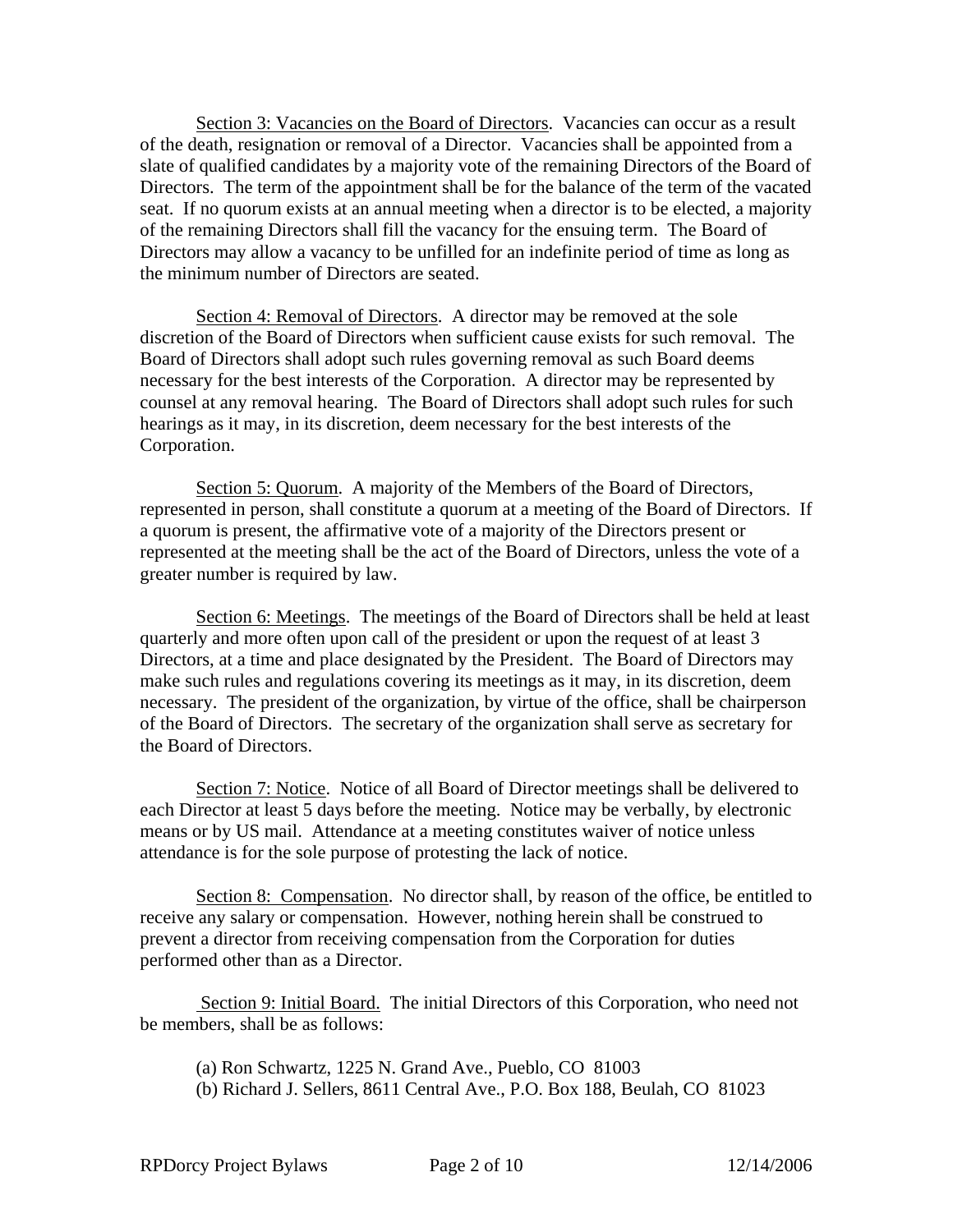#### ARTICLE IV MEMBERSHIP

Section 1: Membership. Membership in this organization shall be allowed to any entity and those individuals who share the vision of providing Catholic Community, Hospitality and Charity services, education and assistance to the community. An entity or individual may become a member by making a nonrefundable donation of no less than \$1,000.00 per year to the Corporation and by presenting a completed membership application as may be prescribed by the Board of Directors. The Board of Directors may consider the size of a donation in using its discretion to waive the \$1,000.00 per year donation. The Board may waive the \$1,000.00 per year requirement for good cause. No ownership or shareholder status shall accrue to an entity or individual by virtue of membership in the Corporation.

 Section 2: Donations: Any donation, including those made by prospective members, shall constitute a charitable contribution to the Corporation and none of said contribution will be paid back to the donor of same at any time in any form. Donations of more or less than \$1,000.00 may be made to the Corporation by donors who do not wish to be a member of the Corporation but such donation shall not entitle the donor to a vote on corporate matters.

Section 3: Application for Membership. Entities or individuals desiring membership status shall complete an application as prescribed by the Board of Directors. Membership is granted by affirmative action of the Board of Directors and may be denied by the Board of Directors for any reason.

Section 4: Voting. Each member shall be entitled to only one vote regardless of the amount or number of donations. Likewise, any entity which is member shall have only one vote regardless of its size.

 Section 5: Transaction Between a Member and the Corporation. Except as otherwise provided by applicable law, any Member may, but shall not be obligated to lend money to the Corporation or act as surety for the Corporation. A member may transact business with the Corporation in the same capacity as a person or entity who is not a Member of the Corporation.

 Section 6: Members' Liability and Indemnity. No Member shall be liable for the debts, liabilities, contracts or other obligations of the Corporation. A Member shall have no liability to any Member and/or the Corporation when acting pursuant to the authority granted by the Articles and/or these By-Laws except to the extent such Member's acts or omissions constitutes willful misconduct or gross negligence of such Member.

 Section 7: Transfer of Membership. Membership cannot be transferred or assigned.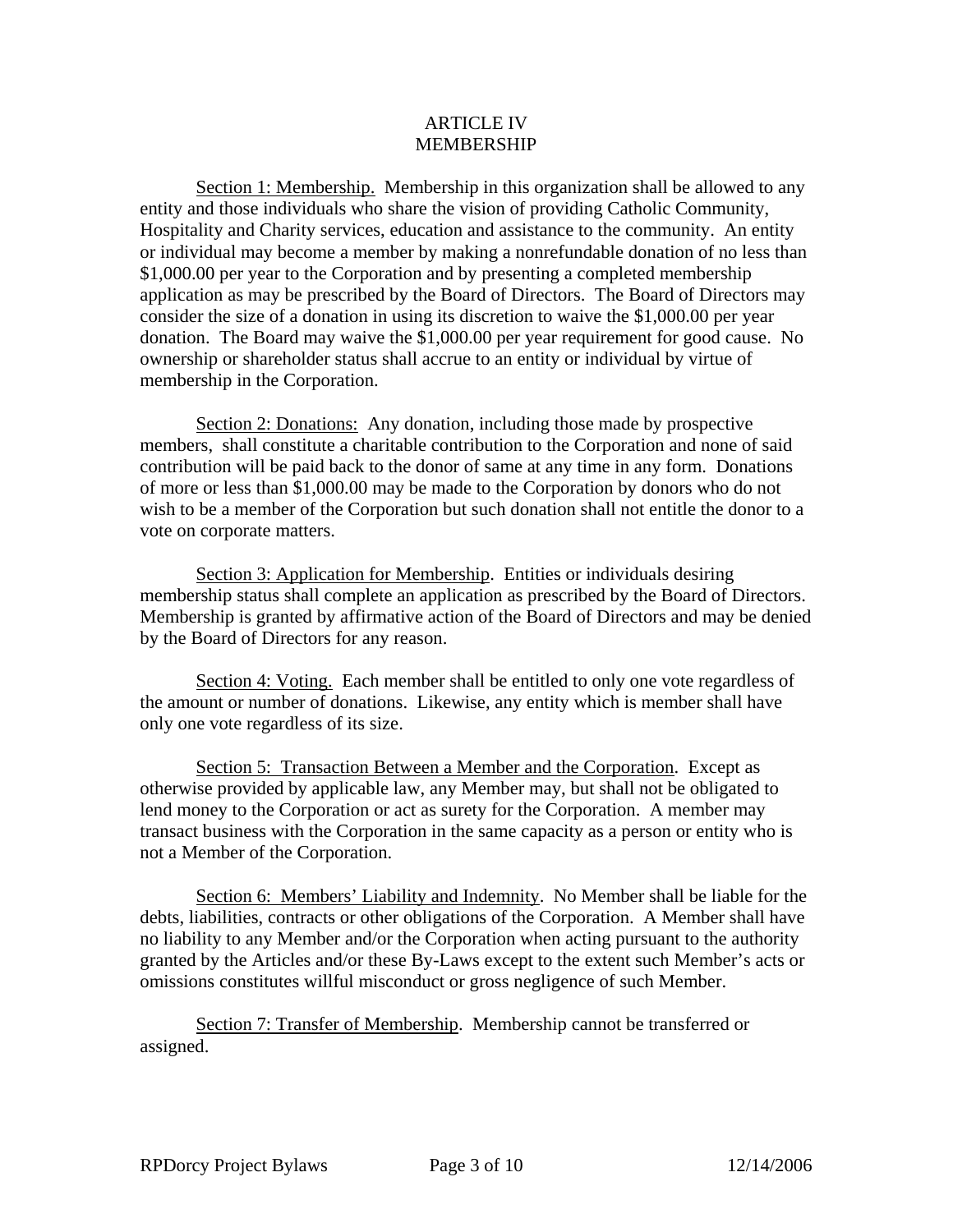### Section 8: Resignation, Termination, Expulsion or Suspension of Membership.

Membership shall terminate under the following circumstances:.

- a. a. Upon the death of an individual member or the dissolution of a member that is an entity.
- b. b. Upon receipt of a member's written resignation, which receipt shall be acknowledged, in writing, by the Board of Directors.
- c. c. Upon two-thirds vote of the Board of Directors, if not less than fifteen days prior written notice of the termination and the reasons therefor has been given to the member; and said member has been given an opportunity to be heard, orally or in writing, not less than five days before the effective date of termination.

#### **ARTICLE V MEETINGS**

 Section 1: Annual Membership Meeting. The annual membership meeting of this organization shall be held during the first quarter each year, beginning with the year 2007, at a time and location determined by the Board of Directors. In the event there is no quorum, the meeting shall be rescheduled to a date not more than 4 weeks from that date set forth in these Bylaws. The secretary shall cause a notice of this rescheduled meeting to be sent to all those members who were not present at the meeting originally scheduled.

 Section 2: Special Meetings. Special meetings of this organization may be called by the Board of Directors of the corporation or by the president when he/she deems it to be in the best interest of the organization. The secretary shall cause to be mailed notices of such special meetings to all members at their addresses as they appear in the membership roll book of this organization. Such notices shall be sent at least 7 days prior to the scheduled date of the meeting. The notice shall state the reasons the meeting has been called, the business to be transacted and by whom the meeting was called. If a meeting is at the request of members of the Board of Directors or Members of the corporation, the president shall cause a special meeting to be called. Such requests must be made in writing at least 10 days before the requested date of scheduling. No other business but that specified in the notice may be transacted at such special meeting without the unanimous consent of all present at such meeting.

 Section 3: Action by Members Without a Meeting. Any action required or permitted to be taken at a Members' meeting may be taken without a meeting if the action is evidenced by a written certificate describing the action taken by a majority of the Members eligible to vote and service of such certificate being sent to all Members entitled to vote thereon.

 Section 4. Quorum. A quorum shall consist of a majority of the members present at any meeting properly noticed and convened.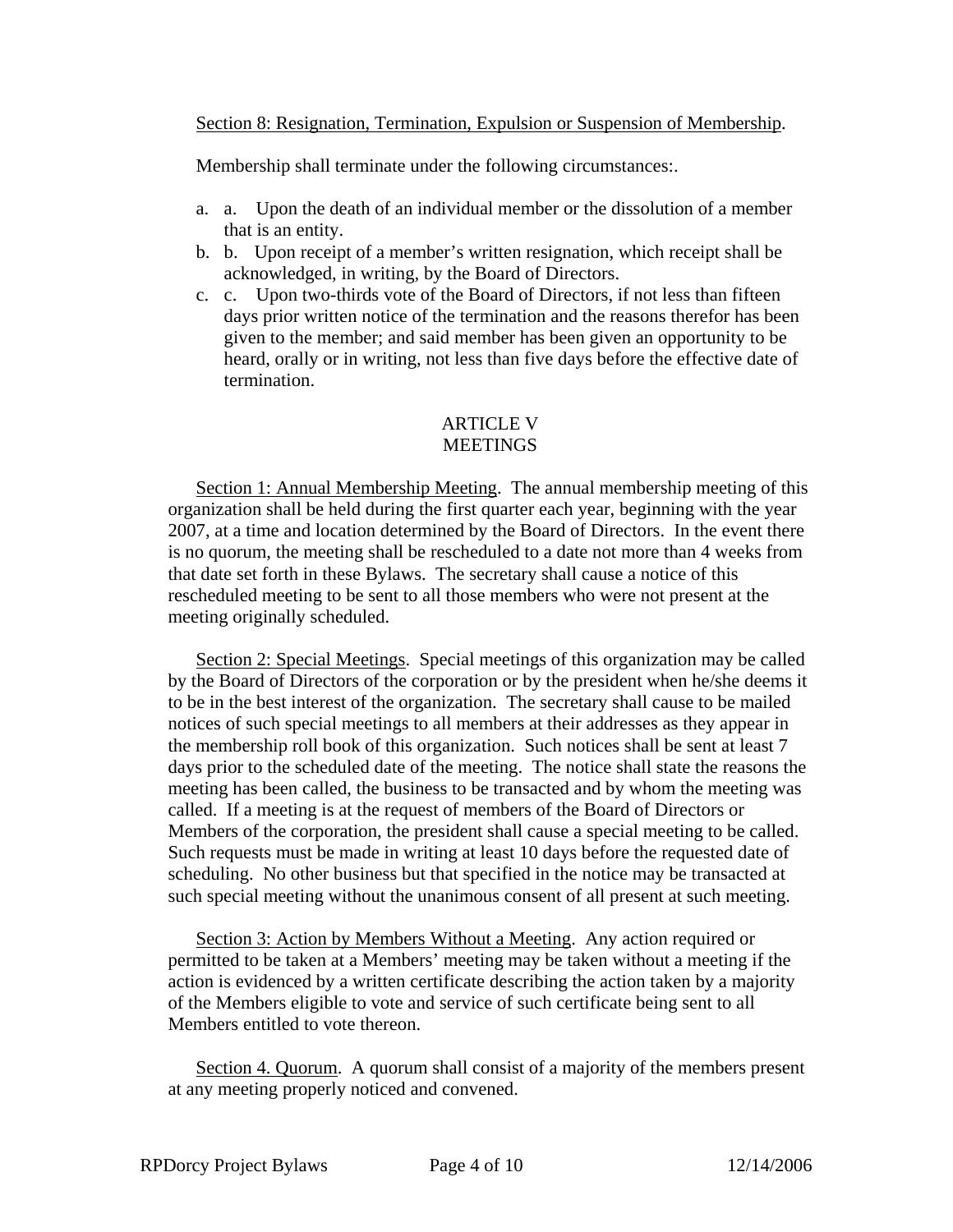## ARTICLE VI VOTING

 Section 1: Voting. Voting at all membership meetings, except for the election of directors, shall be by voice vote. Election of directors shall be done by written ballot and the voting member shall not be identified on said ballot. Each member shall be entitled to one vote upon each matter submitted to vote at a meeting of Members. At any regular or special meeting, if requested by a majority of the members, any question may be voted upon in the manner and style provided for the election of directors. At all votes by ballot, the chairperson of the meeting shall, prior to the vote, appoint a committee of 3 members who shall act as "Inspectors of Election" and who, at the conclusion of the balloting, shall certify the results of the balloting in writing to the chairperson. The certified copy of the results shall be placed in the minute book of the organization. No "Inspector of Election" may be a candidate for office.

## ARTICLE VII ORDER OF BUSINESS

The order of business at meetings shall be as follows:

- A. Roll call.
- B. Reading of the minutes of the preceding meeting.
- C. Reports of committees.
- D. Reports of officers.
- E. Old and unfinished business.
- F. New business.
- G. Other miscellaneous business.
- H. Adjournment.

## ARTICLE VIII **OFFICERS**

 Section 1: Officers. The officers of the organization shall be a President, Vice President, Secretary and Treasurer. All of whom shall be elected by the Board of Directors. Any two (2) or more offices may be held by the same person, except the offices of President and Secretary.

 Section 2: President. The president shall preside at all membership meetings, be chairperson of he Board of Directors (by virtue of the office), present an annual report of the work of the organization at each annual meeting, appoint all committees (permanent or temporary), see that all books, reports and certificates, as required by law, are properly kept or filed, may be one of the officers who may sign the checks or drafts of the organization and have such powers as may be reasonably construed as belonging to the chief executive of any organization.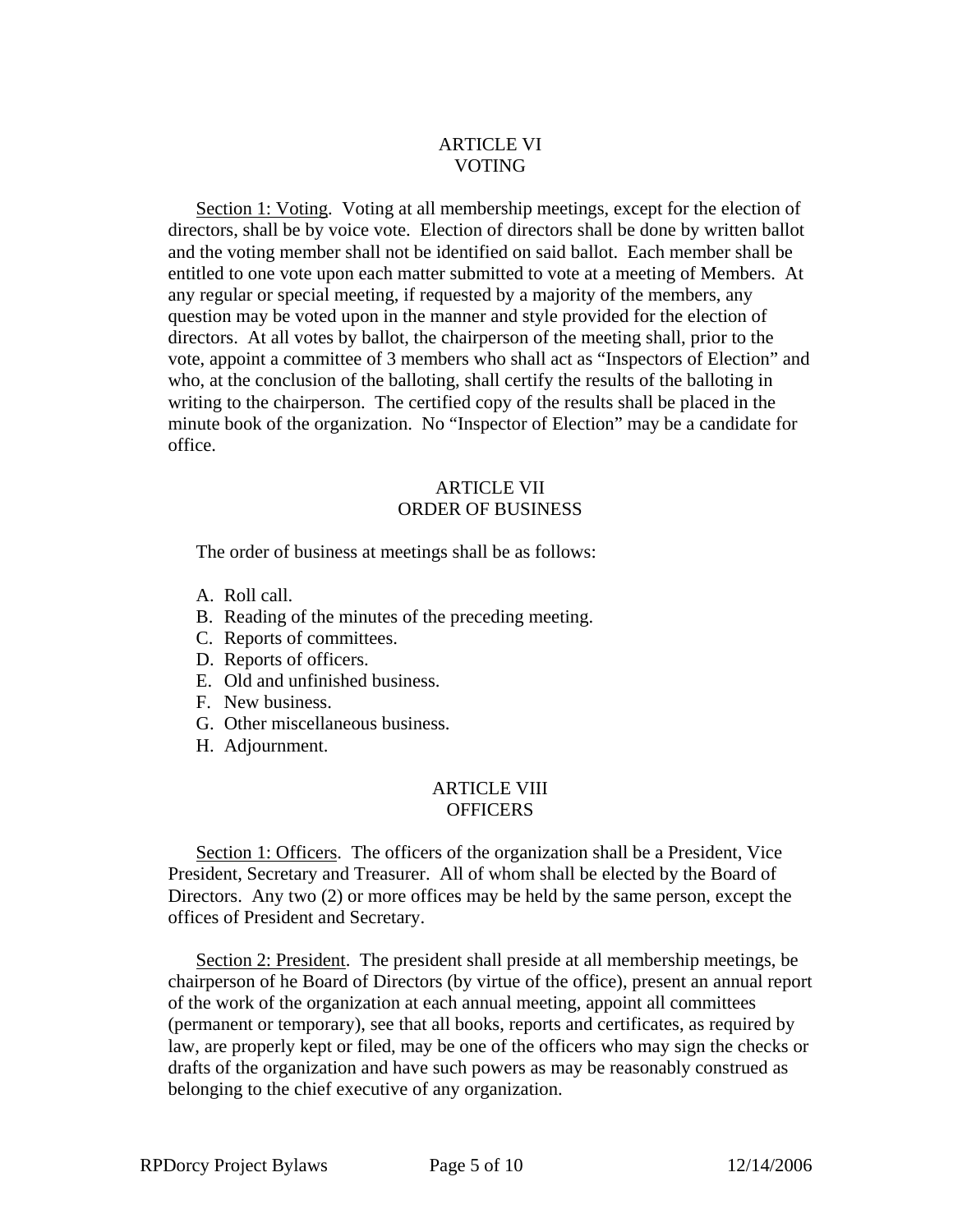Section 3: Vice President. The Vice President shall, in the event of the absence or the inability of the president to exercise his or her office, become acting president of the organization with all the rights, privileges and powers as if he or she had been the duly elected president.

 Section 4: Secretary. The secretary shall keep the minutes and records of the organization in appropriate books, file any certificate required (federal, state or local), give and serve all notices to Members and Board of Directors of the organization, may be one of the officers required to sign the checks and drafts of the organization, present to the membership, at any meetings, any communication addressed to the secretary of the organization, submit to the Board of Directors any communications addressed to the secretary of the organization, attend to all correspondence of the organization and exercise all duties incident to the office of secretary.

 Section 5: Treasurer. The treasurer shall: have care and custody of all monies belonging to the organization, be solely responsible for such monies or securities of the organization, be one of the officers who shall sign checks or drafts of the organization and shall exercise all duties incident to the office of treasurer. No special fund may be set aside that shall make it unnecessary for the treasurer to sign the checks or drafts issued upon it. The treasurer shall render, at stated periods as the Board of Directors shall determine, a written account of the finances of the organization and such reports shall be physically affixed to the minutes of the Board of Directors of such meetings.

 Section 6: Delegation of Duties. Duties of Officers may be delegated to such professionals, employees and volunteers as such officer deems necessary and proper, subject to the assent of the Board of Directors. Such delegation shall in no way relieve such officer of the duties of such office and the responsibilities set forth in these Bylaws.

 Section 7: Compensation. No officer shall, by reason of the office, be entitled to receive any salary or compensation, however nothing herein shall be construed to prevent an officer from receiving compensation from the Corporation for duties performed other than as an officer.

 Section 8: Qualification, Election and Term of Office. Officers shall be elected from the Board of Directors. The officers for the ensuing term shall be elected at the first meeting of the Board of Directors following an annual meeting of the Corporation. Officers shall serve consistent with their term on the Board of Directors or until replaced by a successor as appointed by the Board of Directors. The initial Directors appointed by the incorporators shall elect the Officers of the Corporation until said Officers are replaced pursuant to these By-Laws.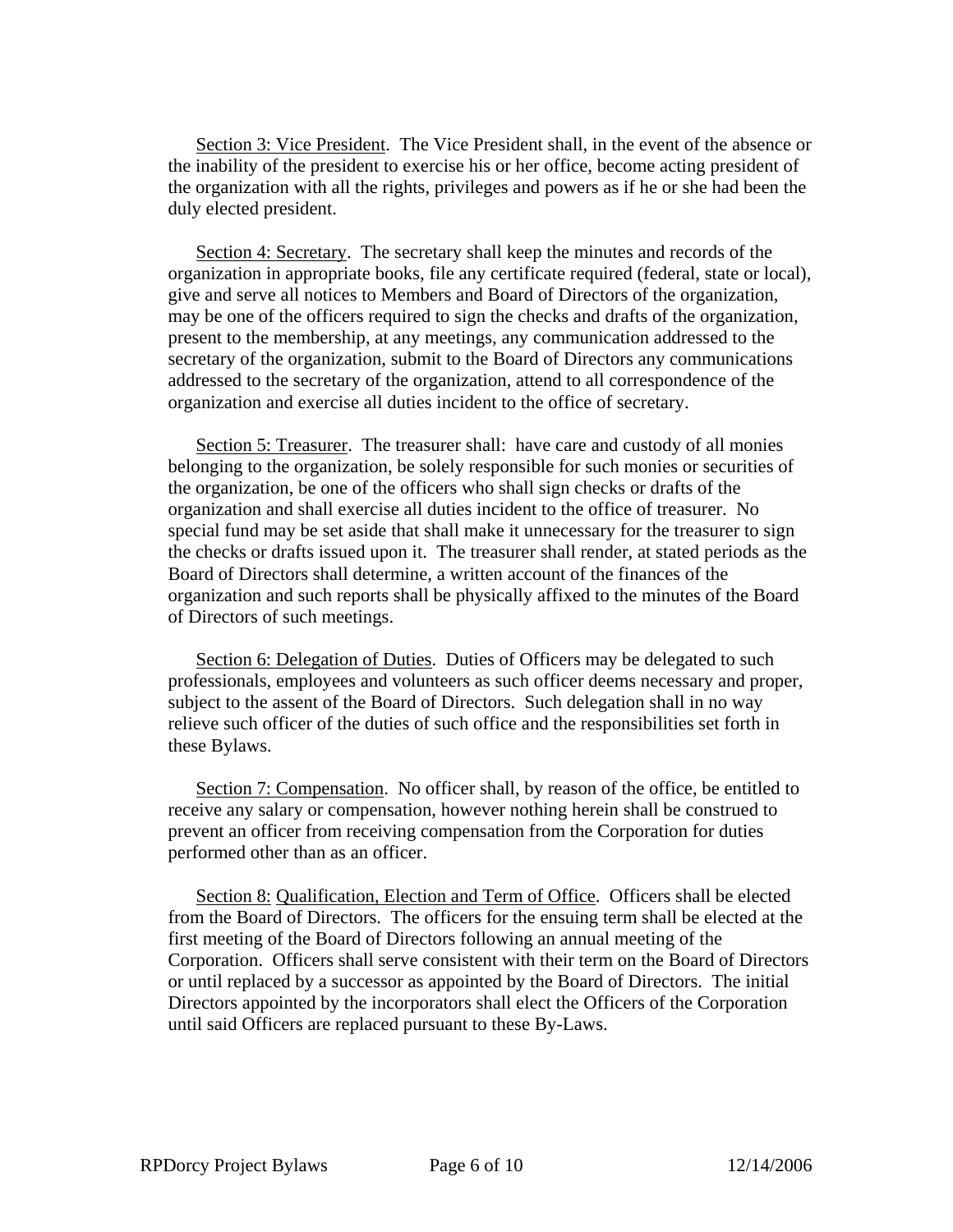Section 9: Vacancy of office. A vacancy in any office because of death, resignation, removal, disqualification or otherwise, may be filled by the Board of Directors for the unexpired portion of the term.

 Section 10: Indemnification of Directors and Officers. The Corporation shall indemnify and hold harmless any or all members of the Board of Directors from any loss, liability or damage incurred or suffered by any such person by reason of any act performed or omitted to be performed by them in connection with their role as a member of such Board, including reasonable attorney's fees and costs incurred by them in connection with the defense or settlement of any claim or action based upon such act or omission, which attorney's fees and costs may be paid as incurred, except to the extent indemnification is prohibited by law. The members of the Board of Directors shall be entitled to the foregoing indemnification and shall not be liable to the Corporation or to anyone else for any loss, liability, or damage suffered or incurred by them directly or indirectly in connection with their activities as Board of Directors members unless such course of conduct constituted fraud, gross negligence or willful misconduct. In addition to the indemnities herein provided, the Board of Directors members shall not be liable for any action taken or failure to act on behalf of the Corporation within the scope of their authority conferred by these Bylaws, by law or done in reliance in good faith on the opinion of legal counsel, unless such act or omission was performed or omitted fraudulently or in bad faith or constituted gross negligence.

#### ARTICLE IX

#### DISSOLUTION, WINDUP, LIQUIDATION AND TERMINATION

Section 1: Dissolution and Windup.

- a. The Corporation may cease operations and be dissolved with a two-thirds (2/3) vote of the entire membership. Dissolution may also occur by direction of legal authority in which case such decision to dissolve may be made by a majority vote of the Board of Directors.
- b. If dissolution is approved or ordered, the Corporation shall promptly commence to wind-up its affairs and the Corporation shall be liquidated and terminated in accordance with this Section. No Further business shall be done in the corporate name, except the completion of incomplete transactions and the taking of such action as shall be necessary to wind up the Corporation's affairs.

 Section 2: Liquidation and Distribution. In the event the Corporation's business is required to be wound-up without continuation under this Section, the Directors winding-up the Corporation's affairs shall retain sufficient assets to meet anticipated windup expenditure requirements during the winding-up activities. The Directors winding-up the Corporation's affairs shall distribute the proceeds so withheld in the following order of priority: (i) To pay debts, liabilities and obligations of the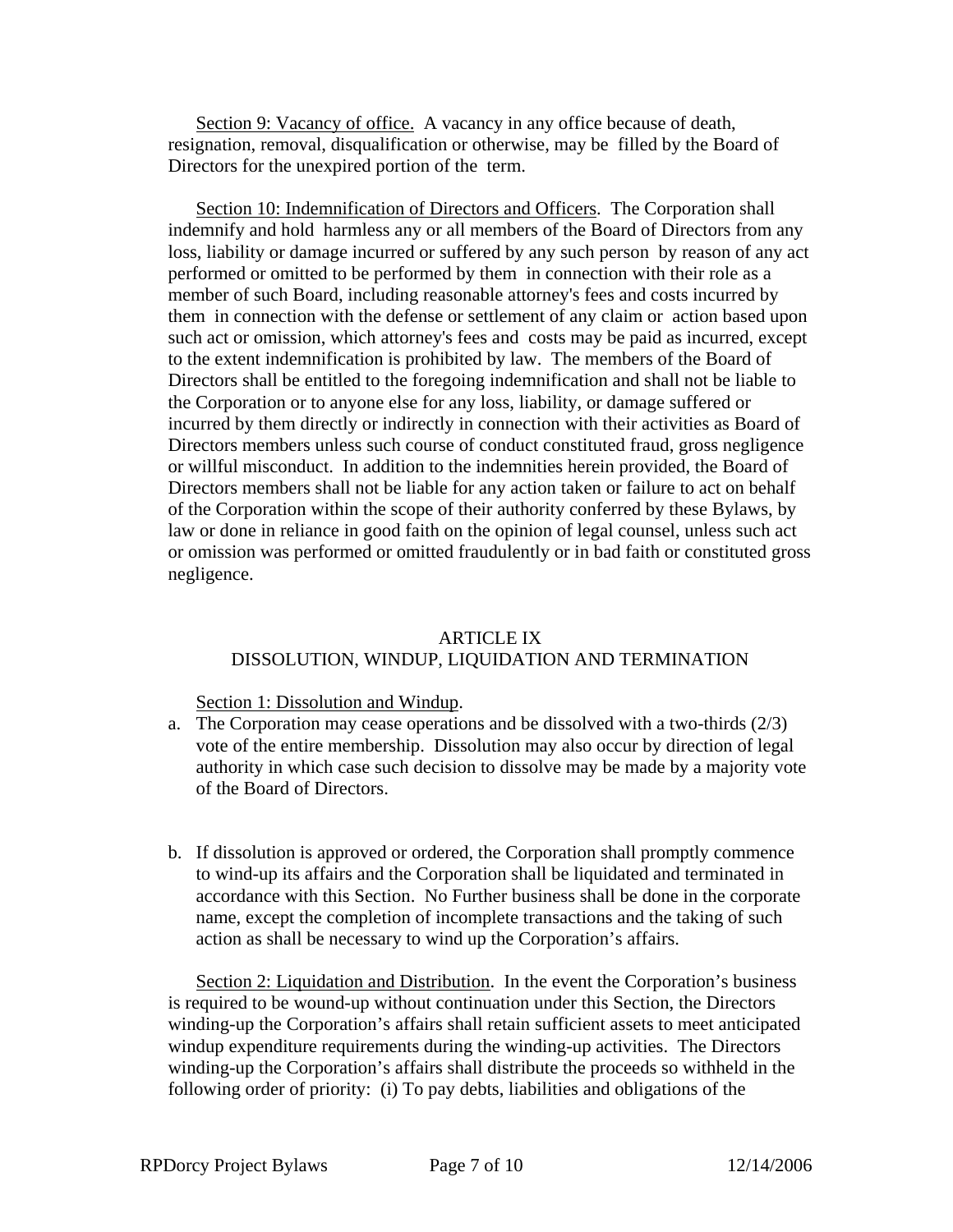Corporation owed to creditors including Members who are creditors, in the order of priority as provided by law, (ii) Upon Dissolution of this Corporation, all corporate property and assets not liquidated to satisfy corporate obligations shall be distributed to Catholic entities or Catholic charities as designated by the Board of Directors as shall qualify for one or more exempt purposes within the meaning of 501 (c) (3) of the Internal Revenue Code or corresponding section of any future federal tax code, or shall be distributed to the federal government, or to a state or local government for a public service.

 Section 3: Claims of the Members. The Members shall have no claim against the Corporation's property and assets for the return of their donation.

Section 4: Termination. Upon completion of the distribution of the Corporation's property as provided in this Section, the Corporation shall be terminated, and the Directors winding-up the Corporation shall cause the filing of the Notice of Intent to Dissolve and the cancellation of the Articles and shall take all such other actions as may be necessary to terminate the Corporation.

## ARTICLE X **COMMITTEES**

 All committees of this organization shall be established by the Board of Directors and the term of office shall be for a period established by said Board of Directors.

## **ARTICLE XI** SALARIES

 The Board of Directors shall hire and fix the compensation of any and all employees which they, in their discretion, determine to be necessary for the conduct of the business of the Corporation.

#### ARTICLES XII CONTRIBUTIONS

 Section 1: Contributions. Contributions or donations to the corporation shall consist of cash, certified funds, or real or personal property. Unless otherwise permitted by the Board of Directors, contributions or donations must be paid in full at the time of making such contribution or donation.

 Section 2: Other Instruments. Each Member hereby agrees to execute and deliver to the Corporation, within five (5) days after receipt of a written request therefor, such other documents and instruments, statements of interest and holdings, designation, powers of attorney and other instruments and to take such other action as the Corporation deems necessary, useful or appropriate to comply with any laws, rules or regulations as may be necessary to enable the Corporation to accept a donation and to fulfill its responsibilities under these Bylaws.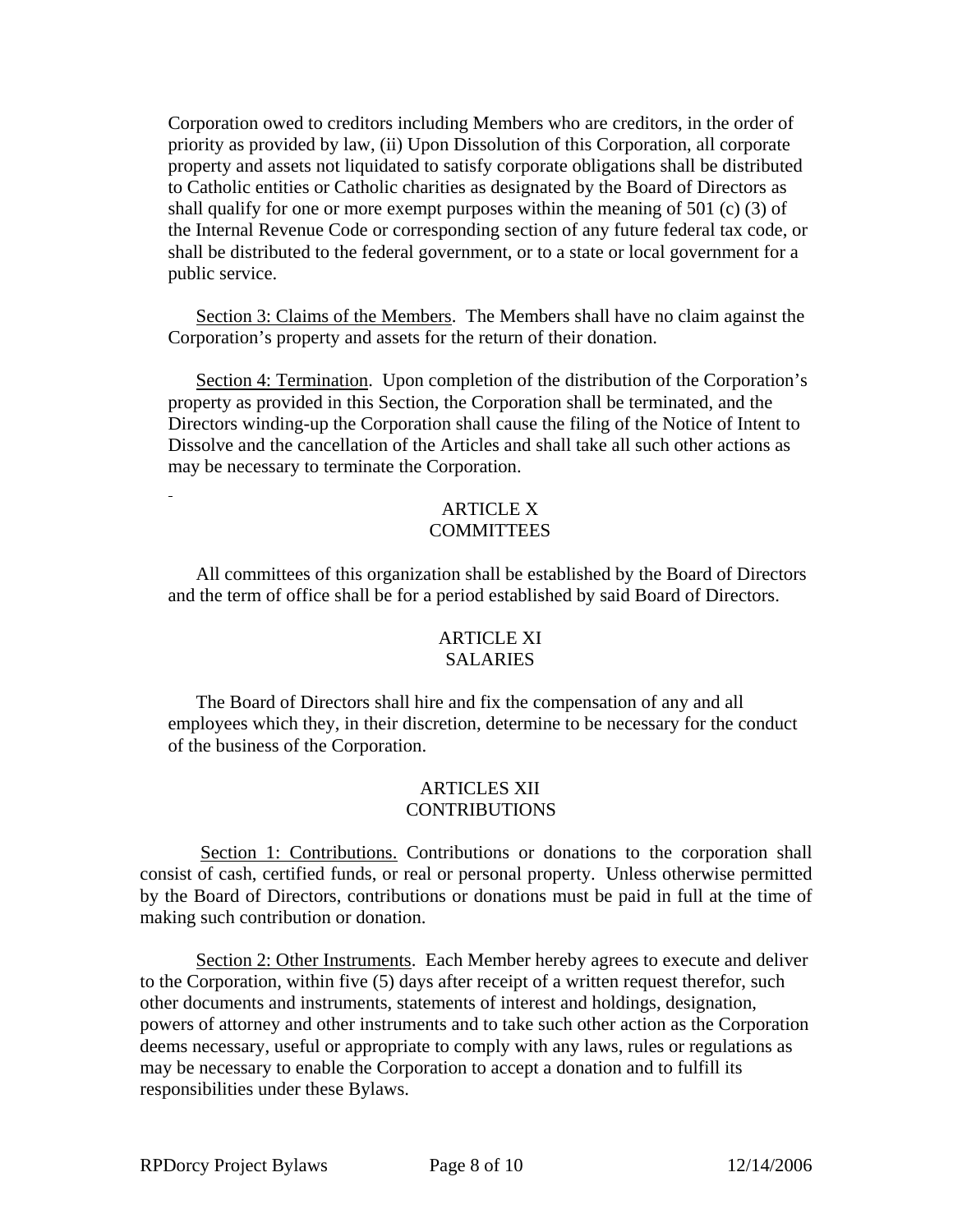Section 3: Withdrawals of Contributions. No Member or donor shall have the right to:

- a. Withdraw his/her contribution or donation;
- b. Receive any return or interest on any portion of his contribution or donation.

# ARTICLE XIII FISCAL YEAR, BOOKS AND RECORDS

 Section 1: Books of Account and Records. At all times during the term of the Corporation, the Corporation shall keep or cause to be kept, full and accurate books of account, in accordance with generally accepted accounting principles applied on a consistent basis as determined in the sole discretion of the Corporation. Such books of account shall fully and accurately reflect the transactions of the Corporation and shall be kept for such time as required by applicable law. Such books and records shall be maintained at the principal place of business located in the State of Colorado.

 Section 2: Inspection. All documents required to be maintained at the Corporation's principal office, as well as true and full information regarding the state of the Corporation's business, financial conditions and other information regarding the affairs of the Corporation as is just and reasonable, shall be made available upon reasonable notice during normal business hours for inspection, copying or audit by a certified accountant at the request and expense of any Member.

 Section 3: Fiscal Year. The fiscal year of the Corporation shall be the calendar year ending on December 31 in each year except that the first year of the Corporation shall be that period (even if less than twelve months) beginning on the date of filing the Articles and ending on the next following December 31 and the final year of the Corporation shall be that period beginning on the first day of such year and ending on the date of cancellation of the Articles.

## ARTICLE XIV AMENDMENTS

 The provisions of Article IX, Section 2: Liquidation and Distributions may be amended, altered, repealed or enhanced by a unanimous vote of the members of the corporation. All other By-Laws may be amended, altered, repealed or enhanced by an affirmative vote of two-thirds (2/3) of the members of said organization or by affirmative vote of a majority of the Board of Directors in such manner as shall be in compliance with legal requirements and these By-Laws.